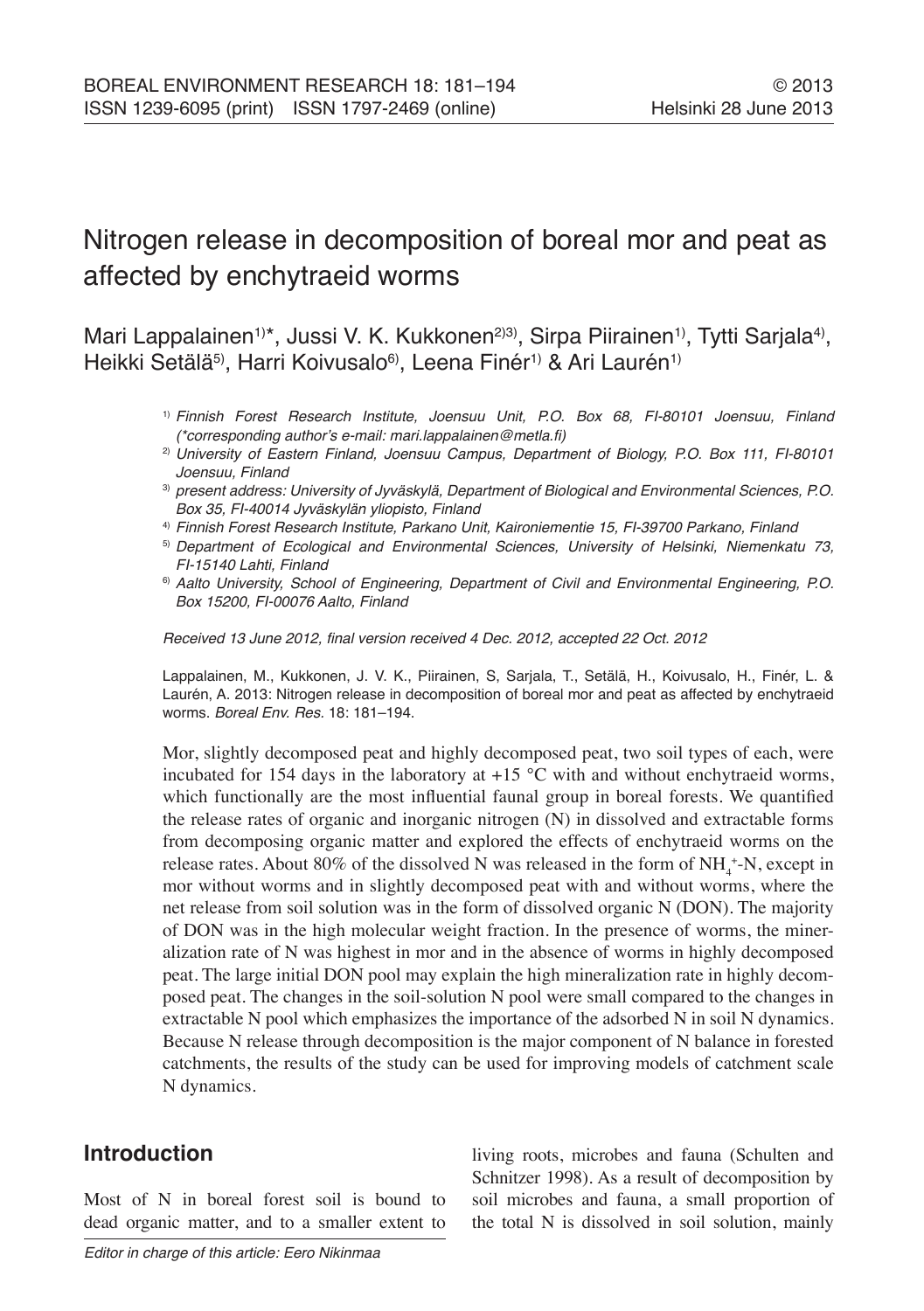as dissolved organic N (DON) and ammonium  $(NH_4^+N)$ . Soil microbes are known as the primary decomposers of organic matter while soil fauna, such as protozoans, nematodes, a variety of soil microarthropods and enchytraeid worms, enhance the release of N by fragmenting organic matter into smaller particles and by grazing upon microbes (Setälä and Huhta 1991, Bardgett and Chan 1999). Functionally the most influential faunal group in boreal upland and peatland forest soils is enchytraeids (Laakso and Setälä 1999, Silvan *et al.* 2000), of which more than 95% is comprised of one species, *Cognettia sphagnetorum* (Abrahamsen 1972, Nurminen 1967).

In many boreal forested catchments, the major N input to surface waters occurs in the form of DON (Ahtiainen and Huttunen 1999, Perakis and Hedin 2002). One factor affecting the export of DON from soil is the size of DON molecules. The export of labile low molecular weight DON (LMW-DON) is likely to be small because the half-life time of labile fraction is in the order of few days (Kalbitz *et al.* 2003a), while a residence time of soil water in forested catchments can be several months (Lepistö 1994). High molecular weight DON (HMW-DON) consists mainly of refractory compounds with low biodegradability. The refractory compounds originate from highly decomposed organic matter and microbial metabolites (Kalbitz *et al.* 2003b), while fresh litter is the main source of labile fraction (Kalbitz *et al.* 2003a, Kiikkilä *et al.* 2006). Although soil fauna are known to enhance biodegradation from less labile pools (Fox *et al.* 2006, Briones *et al.* 2007), little is known about their relative importance as affecting the release of refractory and labile DON fractions in organic soil.

The quantification of organic matter decomposition is a prerequisite for understanding the mechanisms of DON export to water courses and for developing realistic process-based solutetransport models. Laurén *et al.* (2012) conducted a laboratory experiment to support development of the decomposition model ROMUL (Chertov *et al.* 2001) with a special emphasis on facilitating the use of the decomposition model in solute-transport applications. Laurén *et al.* (2012) studied the release rates of  $NH_4^+$ -N, LMW-DON and HMW-DON from the boreal-forest floor and interpreted the results from the water quality

point of view. However, in the study by Lauren *et al.* (2012), the release rates from only one type of mor humus were explored, whereas a larger, catchment scale approach calls for knowledge about the N release rates from other mor and peat soil types as well. In the current study, we aimed at filling this gap in knowledge by using the same methodology as in Laurén *et al.* (2012). We conducted a controlled incubation experiment to study the N release from decomposing mor, slightly decomposed peat, and highly decomposed peat, two soil types of each. During the incubation, we measured the release of N in organic and inorganic forms and divided DON into the LMW and HMW fractions. We hypothesized (1) that the differences between the decomposing materials are reflected in the release of  $NH_4^+$ -N and DON, and (2) that the presence of soil fauna, represented by enchytraeids, enhance the overall release of N. Because *Sphagnum* residues typically decompose slowly (Johnson and Damman 1993), we expected that release rates of N are higher in mor than in peat. Furthermore, we expected that slightly decomposed peat releases more N than highly decomposed peat. Finally, we predicted that, due to the more preferential food resources and moisture conditions (Didden 1993, Silvan *et al.* 2000), enchytraeids are more influential in mor than in peat, and more influential in slightly decomposed peat than in highly decomposed peat.

## **Material and methods**

#### **Study sites and sampling**

Soil sampling for the laboratory experiment was conducted in June 2008 in Sotkamo, eastern Finland. Long-term (1971–2000) mean annual precipitation in the area was 585 mm with about 40% falling as snow, and mean annual air temperature was +1.7 °C (Drebs *et al.* 2002). In the experiment, we used the most common organic soil types in Finland. The typical upland forest types are Mesic heath forest and Sub-xeric heath forest, which together contribute to more than 70% of the upland mineral soil areas (Tomppo 2000). The organic soil horizon at these sites is mor humus. The most common peat types are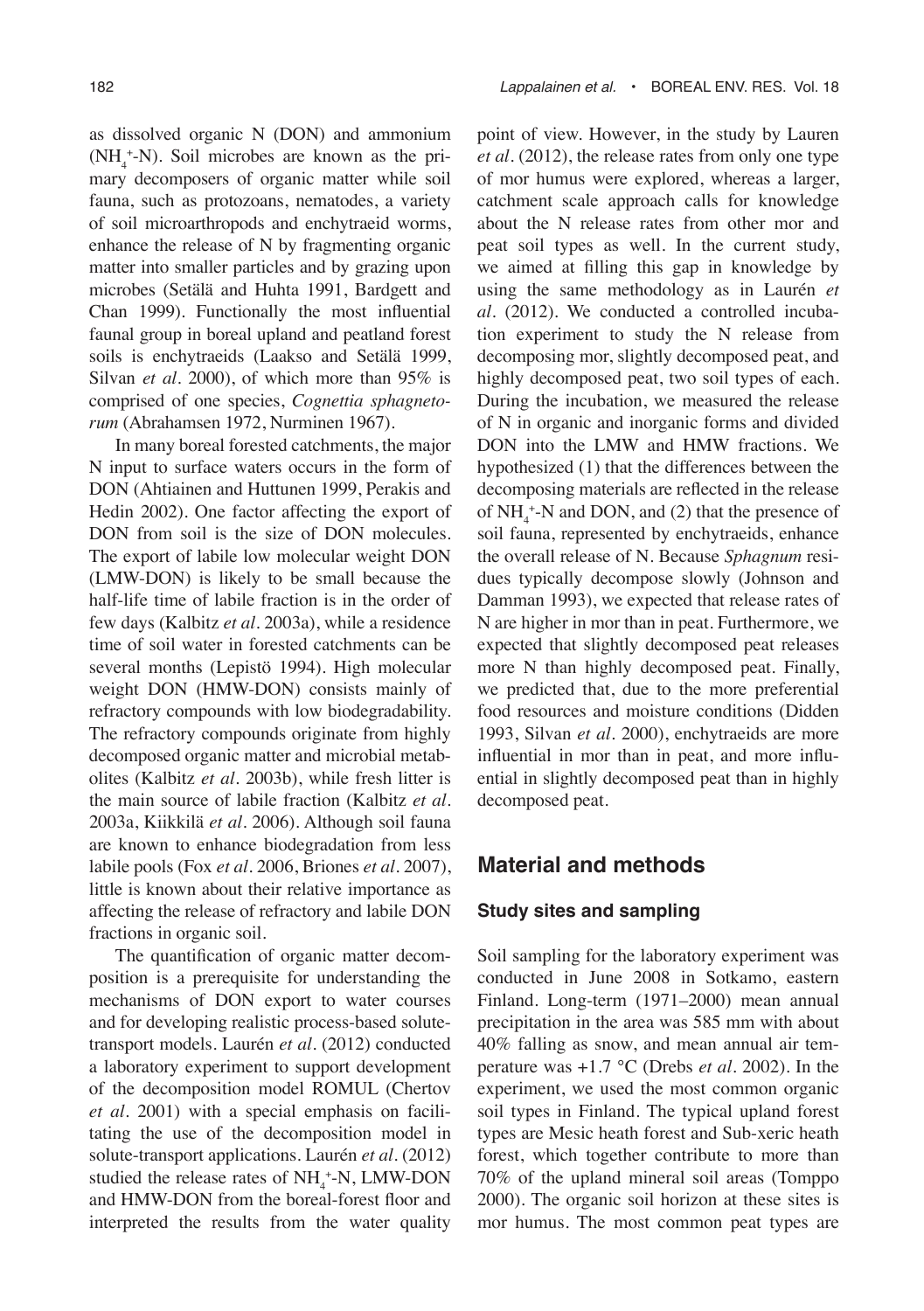*Sphagnum*- and *Carex*-dominated peats representing, respectively, 49% and 37% of peatlands in Finland (Virtanen *et al.* 2003). Altogether six organic soil types were collected: medium and low fertility type mor, slightly and highly decomposed *Carex–Sphagnum* peat and slightly and highly decomposed *Sphagnum* peat. Mor samples were collected from the adjacent catchments of Kangasvaara and Kangaslampi (63°51´N/28°58´E) (Finer *et al.* 1997). The ground vegetation cover was classified as the *Vaccinium–Myrtillus* type in Kangasvaara and as the *Empetrum–Vaccinium* type in Kangaslampi (Cajander 1949). In Kangasvaara, the thickness of the organic horizon ranged from 5 to 9 cm and in Kangaslampi from 3 to 5 cm. The forest at both sites was old-growth Norway spruce (*Picea abies*) mixed mainly with Scots pine (*Pinus sylvestris*). The mean height and the mean stem volume of the stands were 23 m and 270 m3 ha–1, respectively, at the Kangasvaara site, and 14 m and 130  $m<sup>3</sup>$  ha<sup>-1</sup>, respectively, at the Kangaslampi site. The samples of *Carex–Sphagnum* and *Sphagnum* peat were collected from drained pine bogs in the Koivupuro and Suopuro catchments (63°52´N/28°39´E) (Ahtiainen and Huttunen 1999), where the dominant tree species was Scots pine and the ground vegetation cover represented the dwarf-shrub type (Cajander 1949). The mean height and the mean stem volume of the stands were 14 m and 65  $m^3$  ha<sup>-1</sup>, respectively, in Koivupuro, and 6 m and 27 m3 ha–1, respectively, in Suopuro. In Koivupuro, the peat layer depth was 1–5 m and in Suopuro 1.5–2 m. The peat samples were collected from the surface layer (to ca. 20 cm depth) that represented slightly decomposed peat (H3–H4 on the von Post (1922) scale of decomposition) and from the underlying layer (in ca. 20–40 cm depth) that represented highly decomposed peat (H6–H7 on the von Post scale of decomposition). At each site, a topographically even location with homogeneous vegetation between the trees was selected for the sampling spot.

A total of 48 soil samples, eight for each soil type, were used for the incubation. A cylindrical piece (diameter 20 cm, height 9–15 cm) was cut from the organic layer with a knife to fit the piece in a plastic container (diameter 20 cm, height 20 cm). All the pieces were cut close to

each other. Living, aboveground vegetation was carefully removed from all samples. Due to thin mor layer at the low-fertile upland site, the samples of this material were constructed of several layers placed in the container layer by layer until the thickness of the sample was ca. 10 cm. This was conducted to obtain a sufficient soil volume for soil solution sampling during the incubation. Parallel soil cores, four for each soil type, were collected for analyzing basic characteristics and extractable N contents of the soils. Prior to analyzes and incubation, all samples were stored in –20 °C (*see* the defaunation process below). In addition, mor material was collected for the extraction of enchytraeid worms, which were later introduced into half of the soil containers as described later. Prior to the worm extraction, the soil was stored in +4 °C. The main procedures of the experiment are shown in Fig. 1.

# **Incubation environment and soil analyses before the incubation**

Before starting the experiment, meso- and macrofauna in the soil containers were killed by a defaunation process, in which successive freezing (down to  $-20$  °C) and thawing of the containers was repeated twice. The defaunation treatment is likely to cause a momentary N flush from the soil, which was taken into account in the statistical data analysis (described later). After defaunation, the soil water content in each container was adjusted to correspond to the field capacity by wetting the containers with deionized water until water started to drop through the hole in the bottom of each container. Surplus water was let to drain until the dropping ceased. Thereafter, the holes were closed and the containers weighted. The containers were placed in a dark growth chamber (GR77, Conviron Controlled Environments Ltd., Canada) having a constant ambient temperature of +15 °C and a relative humidity of 80%. The incubation temperature was the approximated mean summer (June–August) air temperature in the study region (Drebs *et al.* 2002). Half of the containers, four of each soil type, were inoculated with enchytraeid worms. Enchytraeids had been extracted from the additional mor material using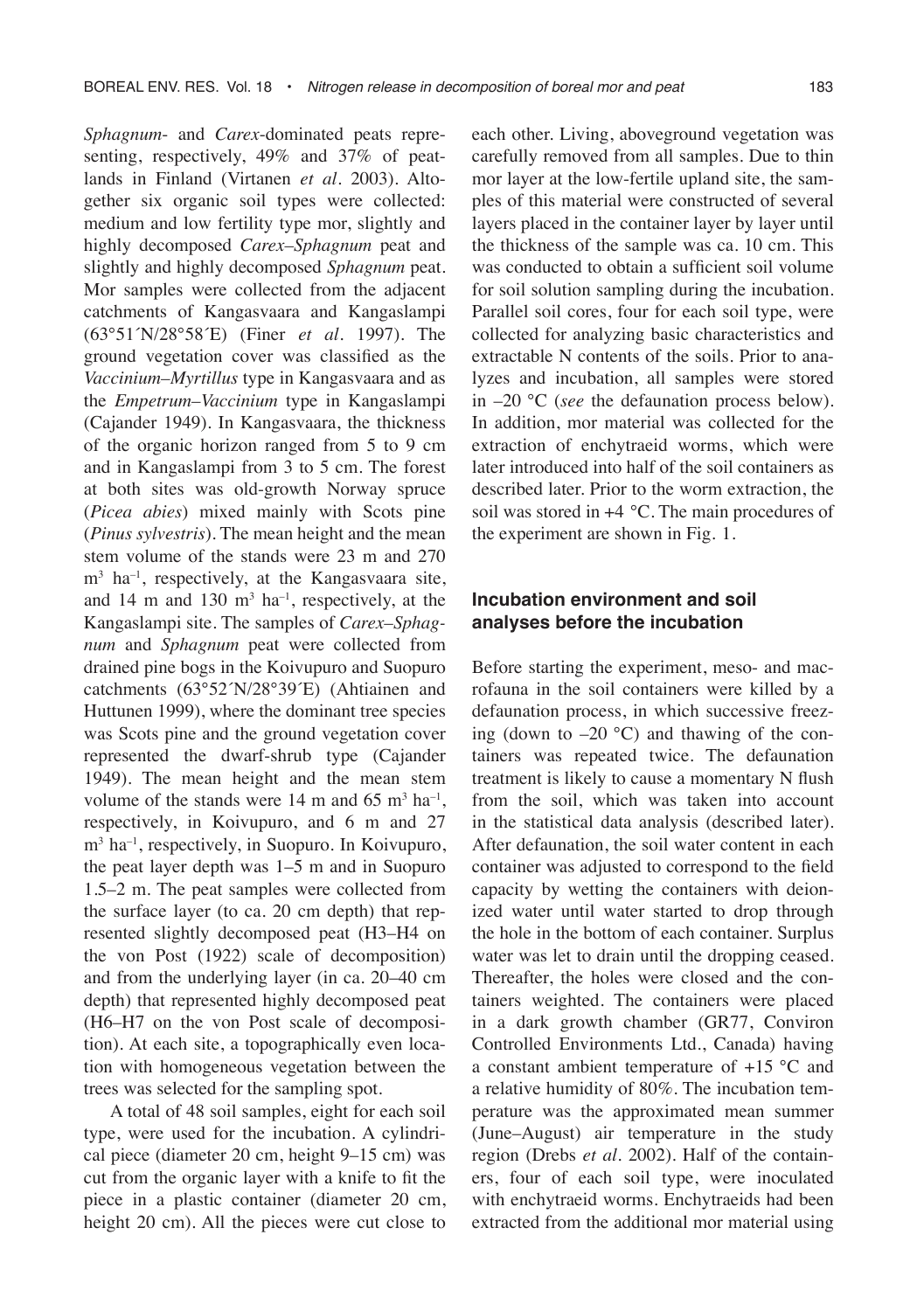

**Fig. 1.** The main procedures of the experiment.

the wet funnel method (O'Connor 1962). About 50 worms were introduced into half of the containers at the beginning of the incubation, and further 50 worms monthly to assure the presence of the enchytraeid population in the containers. In total ca. 8000 indiv.  $m^{-2}$  or 0.1 g  $m^{-2}$  expressed as dry mass of worms were inoculated. The total number of worms in the soil was determined at the end of the incubation.

The soil C/N ratio, pH, and contents of extractable N compounds were determined at

the beginning of the experiment using parallel soil samples. Total C and N contents in the soils were determined using a CHN analyzer (CHN-2000, LECO Corporation, USA) and soil pH was measured in a suspension of soil in  $H_2O$  (1:2, v:v) (Table 1). Extractable total N,  $NH_4^+$ -N and  $(NO<sub>2</sub><sup>-</sup> + NO<sub>3</sub><sup>-</sup>)$ -N were extracted with 1 M KCl (Table 2). Hereafter,  $(NO<sub>2</sub><sup>-</sup> + NO<sub>3</sub><sup>-</sup>)$ -N is referred to as  $NO_3^-$ -N, and the compound contents measured from the extract are indicated by the subscript "ex". N compounds were analyzed with

| Soil type               | C/N                         | рH                           | Water content*<br>$(vol-% )$ | Bulk density*<br>$(kq \, m^{-3})$ | $LOI^*$ (%)                 |
|-------------------------|-----------------------------|------------------------------|------------------------------|-----------------------------------|-----------------------------|
| Mor                     |                             |                              |                              |                                   |                             |
| (1) medium fertility    | $39.2 \pm 0.6^a$            | $3.82 \pm 0.04^b$            | $33.1 \pm 2.9^a$             | $87.2 \pm 17.9$ <sup>bc</sup>     | $95.3 \pm 0.5^{\circ}$      |
| (2) low fertility       | $43.9 \pm 2.9^{\circ}$      | $3.76 \pm 0.04$ <sup>a</sup> | $39.2 \pm 4.8$ <sup>ab</sup> | $94.8 \pm 6.9^{\circ}$            | $93.6 \pm 1.9^a$            |
| Carex-Sphagnum peat     |                             |                              |                              |                                   |                             |
| (3) slightly decomposed | $37.7 \pm 0.6^a$            | $3.72 \pm 0.02^a$            | $47.2 + 7.2$ <sup>b</sup>    | $59.8 \pm 4.4^a$                  | $97.6 \pm 0.3$ <sup>c</sup> |
| (4) highly decomposed   | $40.0 \pm 0.6^a$            | $3.83 \pm 0.01^{\circ}$      | $73.9 \pm 4.4^{\circ}$       | $145 \pm 13.2$ <sup>e</sup>       | $98.5 \pm 0.2$ <sup>c</sup> |
| <i>Sphagnum</i> peat    |                             |                              |                              |                                   |                             |
| (5) slightly decomposed | $41.6 \pm 2.1$ <sup>a</sup> | $3.84 \pm 0.01^b$            | $75.8 \pm 5.4^{\circ}$       | $75.7 \pm 5.5^{\circ}$            | $98.0 \pm 0.7$ °            |
| (6) highly decomposed   | $38.0 \pm 1.0^a$            | $3.80 \pm 0^{6}$             | $76.2 \pm 8.3$ °             | $127 \pm 5.2$ <sup>d</sup>        | $98.6 \pm 0.3$ °            |

**Table 1.** Basic characteristics of the studied organic soils given as means  $\pm$  SDs ( $n = 8$ , except for C/N and pH;  $n = 4$ ). The values followed by the same letter are not significantly different according to Tukey's test ( $p < 0.05$ ).

\* measured at the end of the incubation.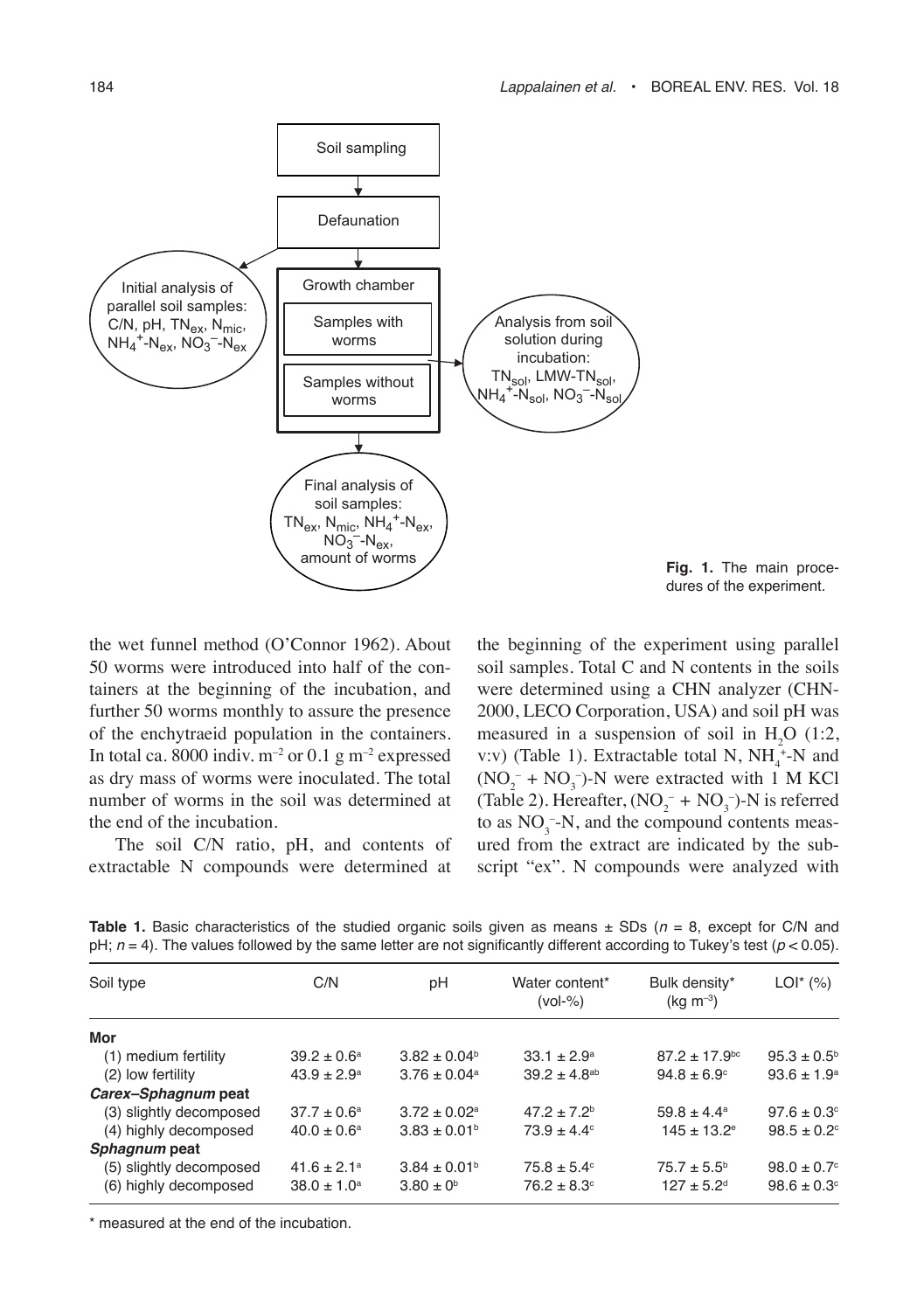a spectrophotometer (FIA-Star 5000 Analyzer, FOSS Tecator, Denmark). Extractable organic N  $(ON_{\alpha})$  content was calculated by subtracting  $NH_4^{\,+}N_{ex}$  and  $NO_3^{\,-}N_{ex}$  from the total extractable N (TN<sub>ex</sub>) content. Microbial biomass N (N<sub>mic</sub>) was determined using the fumigation-extraction method (Brookes *et al.* 1985), as described in Laurén *et al.* (2012).

### **Soil solution sampling and analyses during the incubation**

During the incubation of 154 days, soil solution samples for analyses of dissolved N compounds were regularly collected from the containers using suction samplers (MacroRhizon with syringe, Eijkelkamp, The Netherlands). The dissolved compound contents other than DON are later in the text indicated by the subscript "sol". The suction sampler consisted of a polymeric porous tip (length 9 cm and diameter 4.5 mm), attached to a removable syringe generating suction of approximately 100 kPa. The mean pore size of the sampler tip material was 0.1  $\mu$ m, therefore the registered N content must be slightly lower than the content of solution filtered through a widely used 0.45  $\mu$ m filter. However, the small pore size prevents air from bubbling into the soil solution sampler in macroporous soils such as mor, and was therefore suitable for this study. Two sampling tips were vertically inserted into each container. In each sampling event ca. 100 ml of soil solution was collected, which took 2–3 days. The mass of the solution sample was measured before analysis. The sampling was repeated eight times at 2–6 week intervals, with the shortest intervals at the beginning of the experiment. Water lost via evaporation and the soil solution sampling was compensated once a week by adding deionized water to the containers until the original mass was reached.

Soil solution samples were divided into two parts. One part was filtered (Amicon Stirred Cell model 8400, Millipore Corporation, USA, pressure 1.5–2 bar) through an ultrafiltration membrane with a nominal molecular weight limit of 1 kDa. In the filtration, two thirds of the load volume in a stirred cell was allowed to pass through the membrane. The ultrafiltered fraction represents the LMW fraction of the dissolved N. The other part remained unfiltered. Dissolved total N  $(TN_{sol})$ ,  $NH_4^{\,+1}N_{sol}$  and  $NO_3^{\,-1}N_{sol}$  were

**Table 2.** Means  $\pm$  SDs of initial pools ( $\mu$ g g<sup>-1</sup> dw) of total nitrogen (Total N), microbial biomass N (N<sub>mic</sub>), total N in extract (TN<sub>ex</sub>) and soil solution (TN<sub>exi</sub>), low molecular weight TN in soil solution (LMW-TN<sub>exi</sub>), organic N in extract (ON<sub>ex</sub>) and soil solution (DON), ammonium in extract (NH<sub>4</sub>\*-N<sub>ex</sub>) and soil solution (NH<sub>4</sub>\*-N<sub>sol</sub>), nitrate in soil solution ( $NO<sub>3</sub>$ - $N<sub>sol</sub>$ ), and the number of enchytraeids at the end of the incubation in soils.

|                                                                                         | Mor              |                  | Carex-Sphagnum peat    |                      | Sphagnum peat          |                      |
|-----------------------------------------------------------------------------------------|------------------|------------------|------------------------|----------------------|------------------------|----------------------|
|                                                                                         | medium fertility | low fertility    | slightly<br>decomposed | highly<br>decomposed | slightly<br>decomposed | highly<br>decomposed |
| Total N $(n = 4)$                                                                       | $13200 \pm 408$  | $11775 \pm 723$  | $14300 \pm 216$        | $14500 \pm 141$      | $14275 \pm 4654$       | $15050 \pm 943$      |
| $N_{\text{min}}$ ( <i>n</i> = 4)                                                        | $465.3 \pm 15.8$ | $444.0 \pm 38.8$ | $285.6 \pm 101.6$      | $42.8 \pm 32.6$      | $559.3 \pm 60.3$       | $46.1 \pm 21.7$      |
| $TN_{\infty}(n=4)$                                                                      | $315.3 \pm 14.1$ | $346.3 \pm 60.6$ | $415.8 \pm 17.3$       | $116.3 \pm 9.3$      | $404.3 \pm 49.9$       | $137.8 \pm 32.8$     |
| $TN_{\text{rel}}$ ( <i>n</i> = 8)                                                       | $10.8 \pm 5.8$   | $21.3 \pm 12.5$  | $40.2 \pm 11.8$        | $25.2 \pm 6.0$       | $50.7 \pm 10.6$        | $29.2 \pm 9.1$       |
| LMW-TN <sub>sol</sub> $(n = 8)$                                                         | $6.4 \pm 4.4$    | $14.1 \pm 9.2$   | $27.7 \pm 6.9$         | $9.7 \pm 4.0$        | $21.0 \pm 5.1$         | $10.6 \pm 3.7$       |
| $ON_{\text{av}} (n = 4)$                                                                | $286.3 \pm 15.5$ | $305.7 \pm 46.5$ | $375.6 \pm 14.0$       | $102.8 \pm 9.3$      | $373.4 \pm 50.0$       | $121.1 \pm 34.3$     |
| DON $(n=8)$                                                                             | $5.2 \pm 1.6$    | $5.9 \pm 2.4$    | $8.0 \pm 3.4$          | $17.7 \pm 3.5$       | $17.2 \pm 9.2$         | $19.9 \pm 6.7$       |
| $NH_{4}^{+}$ -N <sub>ox</sub> ( <i>n</i> = 4)                                           | $29.0 \pm 3.6$   | $40.6 \pm 15.6$  | $40.1 \pm 4.3$         | $13.5 \pm 0.7$       | $30.9 \pm 0.6$         | $16.7 \pm 2.4$       |
| $NH_{4}^{+}$ -N <sub>col</sub> $(n = 8)$                                                | $5.7 \pm 5.3$    | $15.3 \pm 10.5$  | $32.2 \pm 11.0$        | $7.5 \pm 3.0$        | $33.5 \pm 5.0$         | $9.2 \pm 4.1$        |
| $NO3 - Nsol$ (n = 8)                                                                    | $0.03 \pm 0.02$  | $0.03 \pm 0.02$  | $0.07 \pm 0.06$        | $0.03 \pm 0.003$     | $0.07 \pm 0.04$        | $0.04 \pm 0.02$      |
| Enchytraeids ( $\times$ 10 <sup>3</sup> indiv. m <sup>-2</sup> , $n = 4$ ) <sup>*</sup> |                  |                  |                        |                      |                        |                      |
| depth 0-5 cm                                                                            | $77.7 \pm 35.8$  | $106 \pm 28.7$   | $18.6 \pm 12.9$        | $13.4 \pm 7.4$       | $19.2 \pm 4.5$         | $8.9 \pm 5.7$        |
| depth 5-10 cm                                                                           | $37.9 \pm 13.0$  | $70.6 \pm 17.9$  | $8.4 \pm 18$           | $8.5 \pm 6.0$        | $7.4 \pm 4.8$          | $5.0 \pm 4.0$        |
| depth 10-15 cm                                                                          |                  |                  | $7.9 \pm 3.0$          | $5.9 \pm 4.7***$     | $9.3 \pm 5.1***$       | $6.9 \pm 4.3$        |

\* Value measured at the end of the incubation,  $** n = 2$ .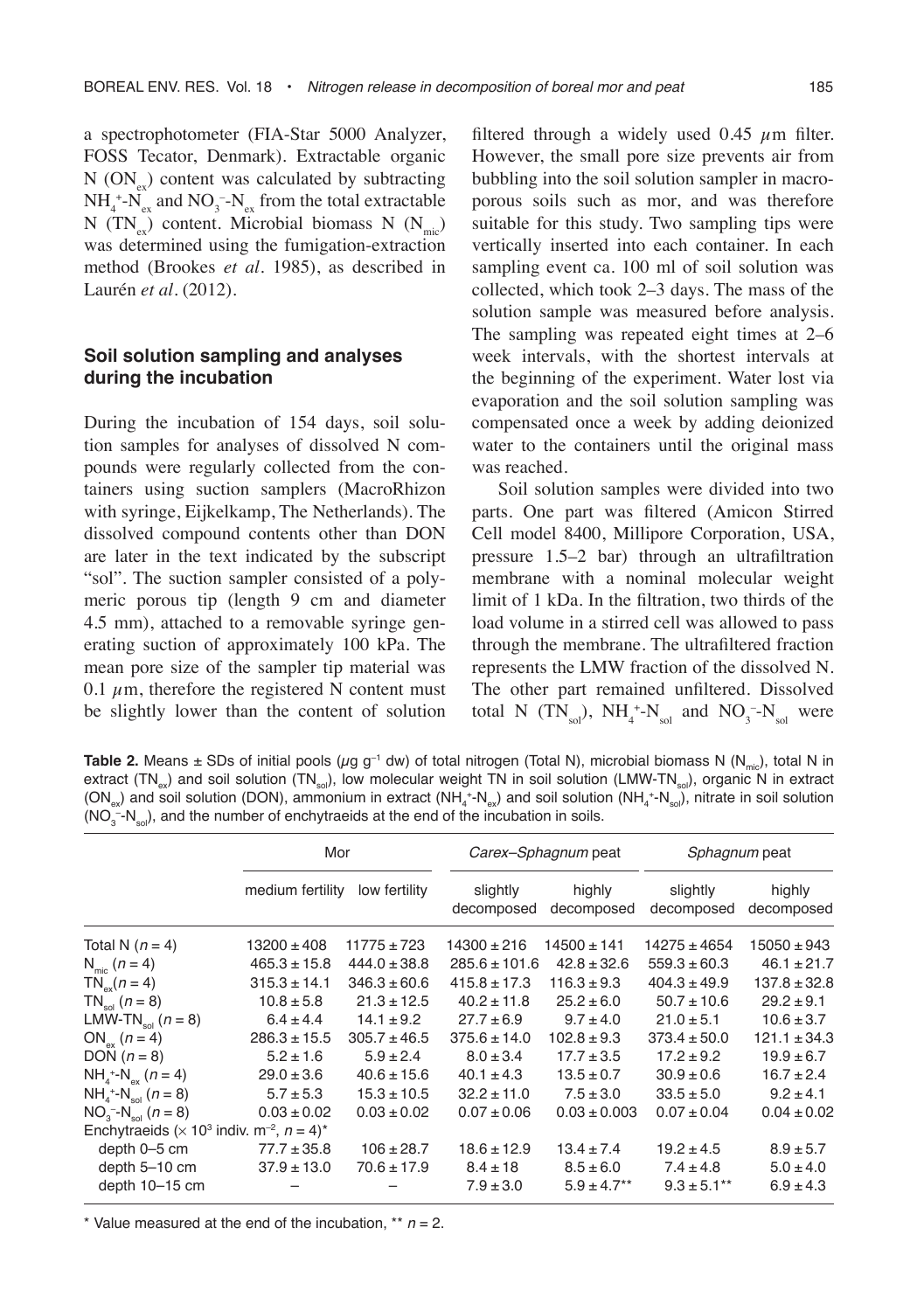determined from the unfiltered samples (FIA-Star 5000 Analyzer); LMW-TNsol was also analyzed from the ultrafiltered samples. The DON content was calculated as the difference between  $TN_{\text{rel}}$  and inorganic N contents in the solution. Similarly, LMW-DON corresponds to the difference between  $LMW-TN_{sol}$  and inorganic N in the solution. However, there was some analytical uncertainty connected to the determination of LMW-DON. We found that not all inorganic N passed through the 1 kDa filter membrane, as the  $NH_4^+$ - $N_{sol}$  concentration found in the unfiltered solution was occasionally higher than the filtered LMW-TN $_{sol}$  concentration, most often in peat solution samples. Probably the HMW molecules bound some inorganic N blocking their pass through the membrane. Assuming that the same amount of inorganic N is retained on the membrane in each filtration, the results can be used in the calculation of LMW release rates. Because this assumption is arguable, we use the LMW results only as a rough estimation of the size of the LMW-DON pool and the direction of the change in the LMW-DON pool. The LMW-DON pool was however small; in 73% of the solution samples, the LMW-DON concentration was below 0.1 mg  $l^{-1}$  (the detection limit of  $TN_{sol}$ ). The concentration of  $NO_3^-$ - $N_{sol}$  was below the detection limit  $(0.01 \text{ mg } l^{-1})$  in 30% of the analyzed solution samples, and for those samples a value equal to half of the detection limit was used in further calculations.

#### **Soil analyses at the end of the incubation**

The fresh volume and mass of the soil in the containers were measured at the end of the experiment. The soil from each container was vertically cut into four equal sectors. The first sector was used to determine the soil volumetric water content by weighing it before and after drying in 105 °C. It was further used to determine the loss on ignition at 550 °C. The second sector was cut horizontally into 5-cm-thick slices, from which enchytraeid worms were extracted using the wet funnel method. The extraction was also conducted for the containers without the worm inoculations to verify the absence of enchytraeids. The third sector was used for the analysis of  $TN_{ex}$ ,  $NH_4^{\,+1}N_{ex}$ ,  $NO_3^{\,-1}N_{ex}$ , and  $N_{mic}$ . The fourth part was stored for possible further analyses.

#### **Data processing and statistical methods**

The setup of the experiment was based on the assumption that on the time scale of the experiment duration, the net release of the measured N compounds is constant and can thus be described by a linear model. The assumption is supported by the fact that the ambient environmental conditions remained constant and the incubation time was short enough to allow only a small fraction of the total organic matter to decompose. The measured mass loss during the incubation was less than 3% of the initial dry mass (M. Lappalainen unpubl. data). At the beginning of the incubation, the  $NH_4^+$ - $N_{sol}$  content in mor, and DON content in peat shortly decreased (Fig. 2). The decrease could result from strong microbial assimilation after the nutrient flush caused by defaunation. Therefore, the data from the first two sampling dates were excluded from all statistical analyses. A similar initial decrease was reported by Park *et al.* (2002) and Laurén *et al.* (2012), who excluded the first sampling from their data analyses. The measured N quantities were standardized by dividing the quantity by the dry mass of the soil. The quantities of DON,  $NH_4^{\,+}\text{-}N_{sol}$  and  $NO_3^{\,-}\text{-}N_{sol}$  removed from the soil containers in soil solution samplings were taken into account in the calculation by adding the removed quantity to the measured pool.

The measurements form a hierarchical data structure, where the levels of the hierarchy are the sampling events, the containers, the soil types, and the worm treatments. In this setup, two consecutive sampling events from the same soil container are not independent from each other. Therefore, a mixed linear model application, which allows for analysis of multi-level hierarchical datasets (Goldstein 1995), was used in the statistical analyses. The principles for the calculation of N release rates follow the methodology presented in Laurén *et al.* (2012). The release rates of  $NH_4^{\,+}N_{\rm sol}$ ,  $NO_3^{\,-}N_{\rm sol}$ , DON, and LMW-DON and their confidence intervals were calculated by using the following mixed linear model: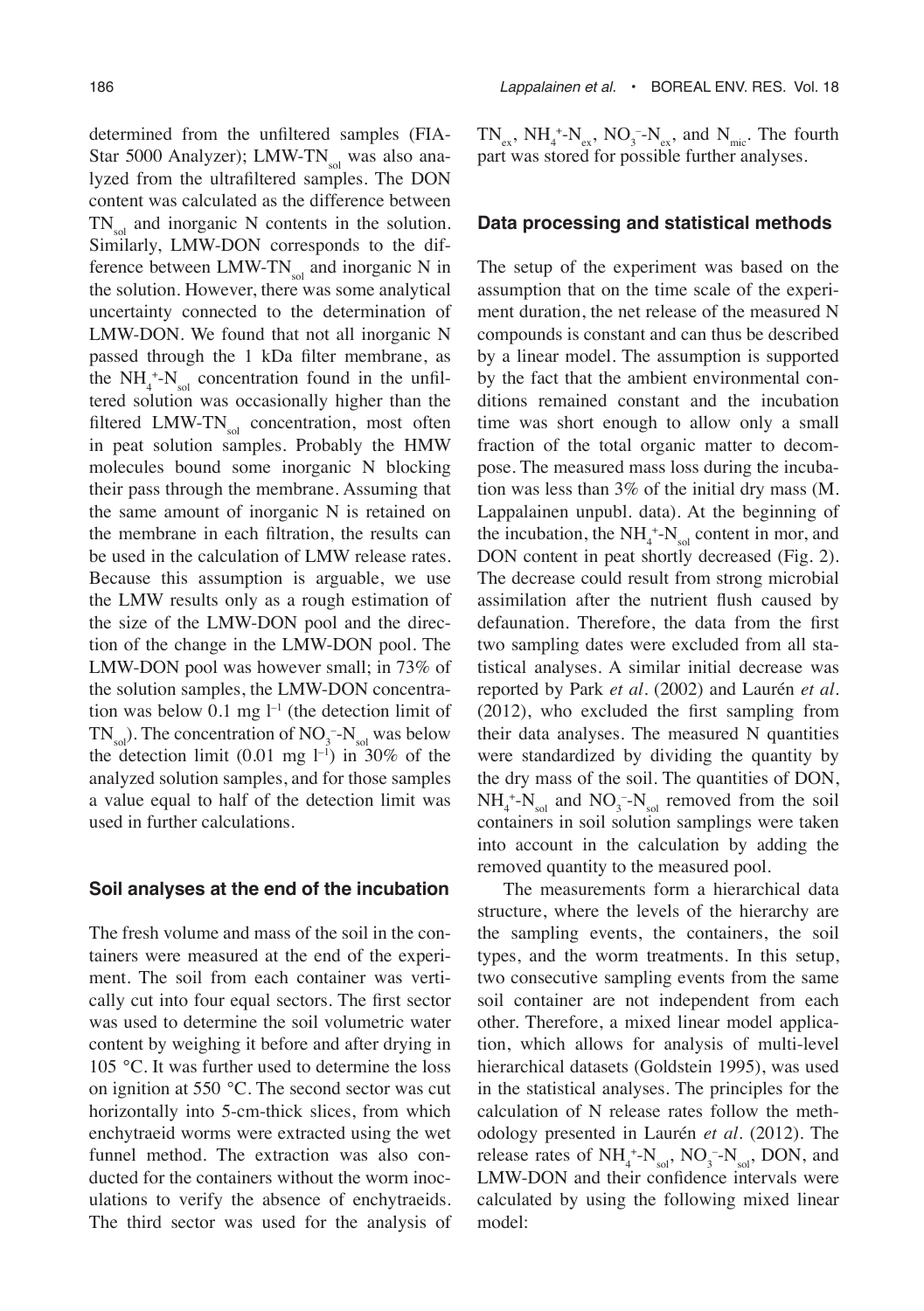

**Fig. 2.** Mean values and standard deviations of the measured N pools during the 22 weeks incubation experiment  $(n = 4)$ . Different soil types, incubated without worms (control) and with worms, are presented for (**a**) mor types, (**b**) Carex–Sphagnum peat types, and (**c**) Sphagnum peat types.

$$
Q_{ijkm} = \alpha_i + \beta_j + \alpha\beta_{ij} + \gamma_{ij}t_{ijkm} + a_{ijk} + c_{ijk}t_{ijkm} + e_{ijkm}(1)
$$

where  $Q_{ijkm}$  is the compound content ( $\mu$ g g<sup>-1</sup> dw) in the soil type *i*, the treatment *j* (worms, without worms), the container  $k$ , and the sampling event *m*. In the fixed part of the model,  $\alpha$ <sub>i</sub> is the effect

of the soil type  $i, \beta_j$  is the effect of the treatment *j*,  $\alpha\beta$ <sub>*ii*</sub> is the interaction between the soil type *i* and treatment *j*,  $\gamma_{ii}$  is the slope for the soil type *i* and the treatment *j* representing the rate of the compound release ( $\mu$  g g<sup>-1</sup> d<sup>-1</sup>), and  $t_{ijkm}$  is the time (days) from the beginning of the experiment. The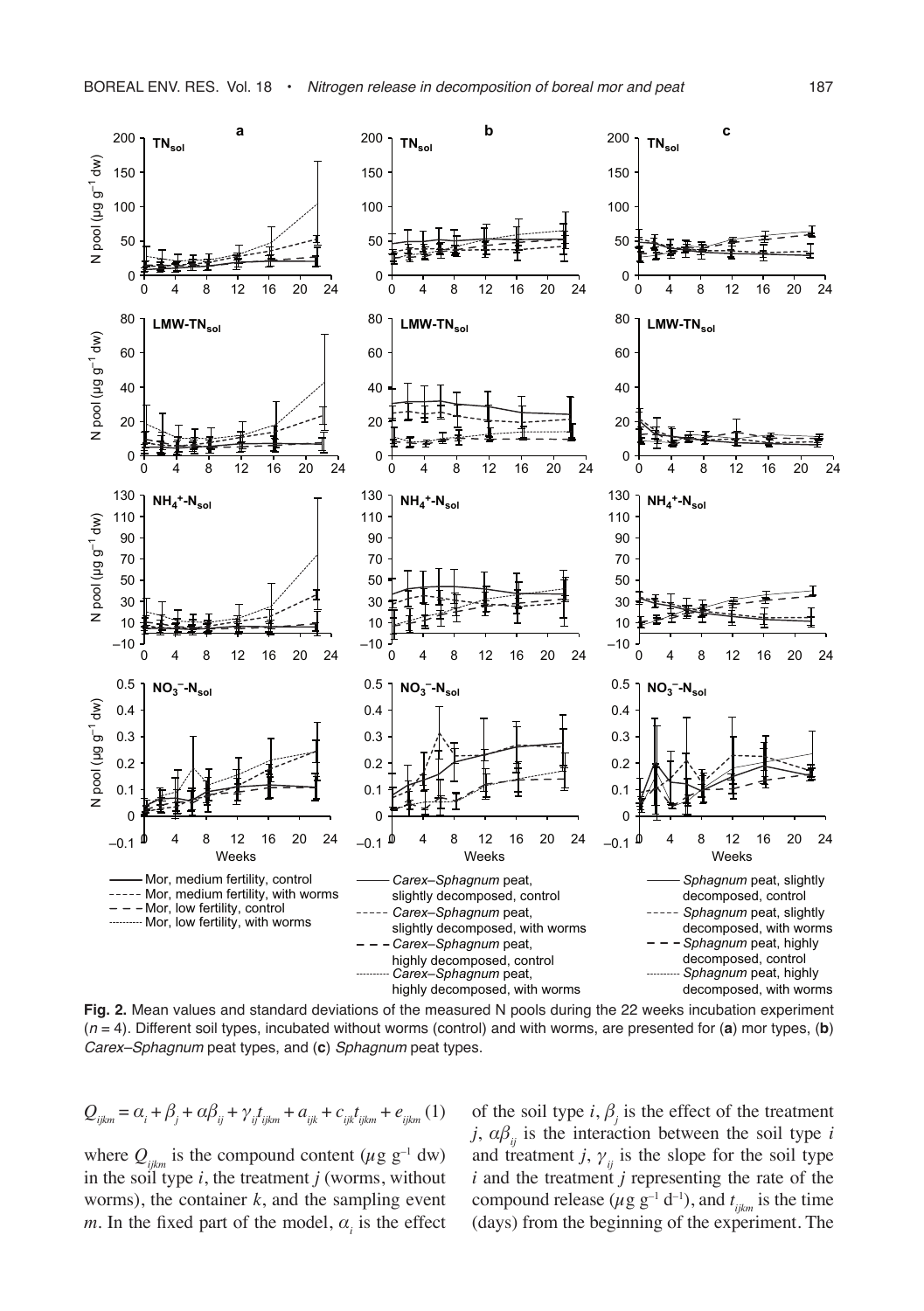random part of the model having zero expectation value includes the intercept  $a_{ijk}$ , the slope  $c_{ijk}$ , and the residual term  $e_{ijkm}$ . Residual variance  $(v_{ij}^{\prime})$ varied between the soil types and the worm treatments, and therefore the analyses were conducted with weights  $1/v_{ii}$ . Pairwise contrasts were used to test the differences between the mean release rates of the soil types and the worm treatments separately for each soil type.

The release rates of  $NH_4^{\,+}N_{ex}$  and  $ON_{ex}$ , and the accumulation rate of  $N_{\text{mic}}$  were analyzed with a linear model described by Eq. 2.  $NO_3^-N_{ex}$ content was in all analyzed samples below the detection limit and therefore it was left out from the further analysis.

$$
(Q_{ijk} - \overline{Q}_i)t^{-1} = \mu + \alpha_i + \beta_j + \alpha\beta_{ij} + e_{ijk} \quad (2)
$$

where  $Q_{ijk}$  is the compound content at the end of the experiment  $(\mu g g^{-1})$  for the soil type *i*, the treatment *j* (worms, without worms), and container  $k$ ;  $Q_i$  is the mean compound content at the beginning of the experiment ( $\mu$ g g<sup>-1</sup>) for the soil type *i*, and *t* is the duration of the experiment (days);  $\mu$  is the mean release/accumulation rate  $(\mu g g^{-1} d^{-1}), \alpha_i$  is the effect of the soil type  $i, \beta_j$  is the effect of the treatment *j*,  $\alpha\beta$ <sub>*ii*</sub> is the interaction between soil type  $i$  and treatment  $j$ , and  $e_{ijk}$  is the residual term. The analysis was conducted with weighed residuals as in the case of the previous analysis (*see* Eq. 1). Multiple comparisons with a least significant difference (LSD) method were used to test the differences between the soil types and between the worm treatments separately for each soil type. The calculated release rate  $(\mu + \alpha)$  $+ \beta_j + \alpha \beta_{ij}$ , reported for each soil type and treatment, is directly comparable to  $\gamma$ <sub>*ii*</sub> in Eq. 1. A positive release rate refers to an increasing compound pool size.

Normality of the data and the homogeneity of the variances were checked graphically (Q-Q plots, scatter plots). Differences in the soil characteristics between the soil types were tested with Tukey's test. Differences at the  $p < 0.05$ level were considered significant in all analyses. Statistical analyses were performed using SPSS ver. 20.

# **Results**

In the experiment, soil type controlled the N release more than the worm treatment (Table 3). There was an interaction between soil type and worm treatment only in  $NO_3^-$ - $N_{sol}$  and  $NH_4^+$ - $N_{ex}$ . The largest amount of  $NH_4^+$ - $N_{sol}$  was released from mor (soil types 1 and 2 in Fig. 3) in the presence of enchytraeids. In these soils, as well as in the highly decomposed peat (soil types 4 and 6 in Fig. 3), ca. 80% of total dissolved N was released in the form of  $NH_4^{\,+}N_{sol}$ . In mor without worms and in slightly decomposed peat with and without worms (soil types 3 and 5 in Fig. 3), the release was mainly in the form of DON. The release rate of  $NO<sub>3</sub>$ - $N<sub>sol</sub>$  was negligible as compared with other N compounds (Fig. 3).

 $NH_4^{\,+}N_{\rm ex}$  mostly increased, i.e. the release rate was positive or near zero, whereas  $ON_{ex}$ decreased in all soil types during the incubation (Fig. 4). As a whole, the estimated rate of  $NH_4$ <sup>+</sup>- $N_{ex}$  release was an order of magnitude higher than the release rate of  $NH_4^{\,+}N_{\rm sol}$ , except for mor without worms and slightly decomposed peat with and without worms, where no net release of

**Table 3.** The effect of the soil type, the worm treatment, and their interaction in the models (Eqs. 1 and 2).

|                                     | Soil                             | Worm                            | Soil $\times$ worm                 |
|-------------------------------------|----------------------------------|---------------------------------|------------------------------------|
| $NH_{4}^{+}$ - $N_{\text{sol}}^{*}$ | $F_{5,40} = 39.42, p < 0.0001$   | $F_{1,51} = 5.78, p = 0.02$     | $F_{5,40} = 1.99, p = 0.101$       |
| $NO3 - Nsol$ <sup>*</sup>           | $F_{5.40} = 9.28, p < 0.0001$    | $F_{1.51} = 1.49, p = 0.228$    | $F_{5,40} = 2.74$ , $p = 0.032$    |
| DON*                                | $F_{5,35} = 40.10, p < 0.0001$   | $F_{1,37} = 0.36, p = 0.552$    | $F_{5,35} = 1.40, p = 0.248$       |
| LMW-DON*                            | $F_{5,41} = 23.59, p < 0.0001$   | $F_{1.47} = 2.55, p = 0.117$    | $F_{5,41} = 1.57, p = 0.189$       |
| $NH_4^+ - N_{ex}^*$                 | $F_{5.36}$ = 37.96, $p < 0.0001$ | $F_{1.36}$ = 14.43, $p = 0.001$ | $F_{\rm 5.36}$ = 4.83, $p$ = 0.002 |
| $ON_{ex}^{\star\star}$              | $F_{5,36} = 149.00, p < 0.0001$  | $F_{1,36} = 0.16, p = 0.693$    | $F_{5,36} = 1.39, p = 0.251$       |
| $N_{\text{mic}}$ **                 | $F_{5,36}$ = 17.48, $p < 0.0001$ | $F_{1.36} = 0.01, p = 0.905$    | $F_{5,36} = 1.11, p = 0.371$       |

\* Eq. 1, \*\* Eq. 2.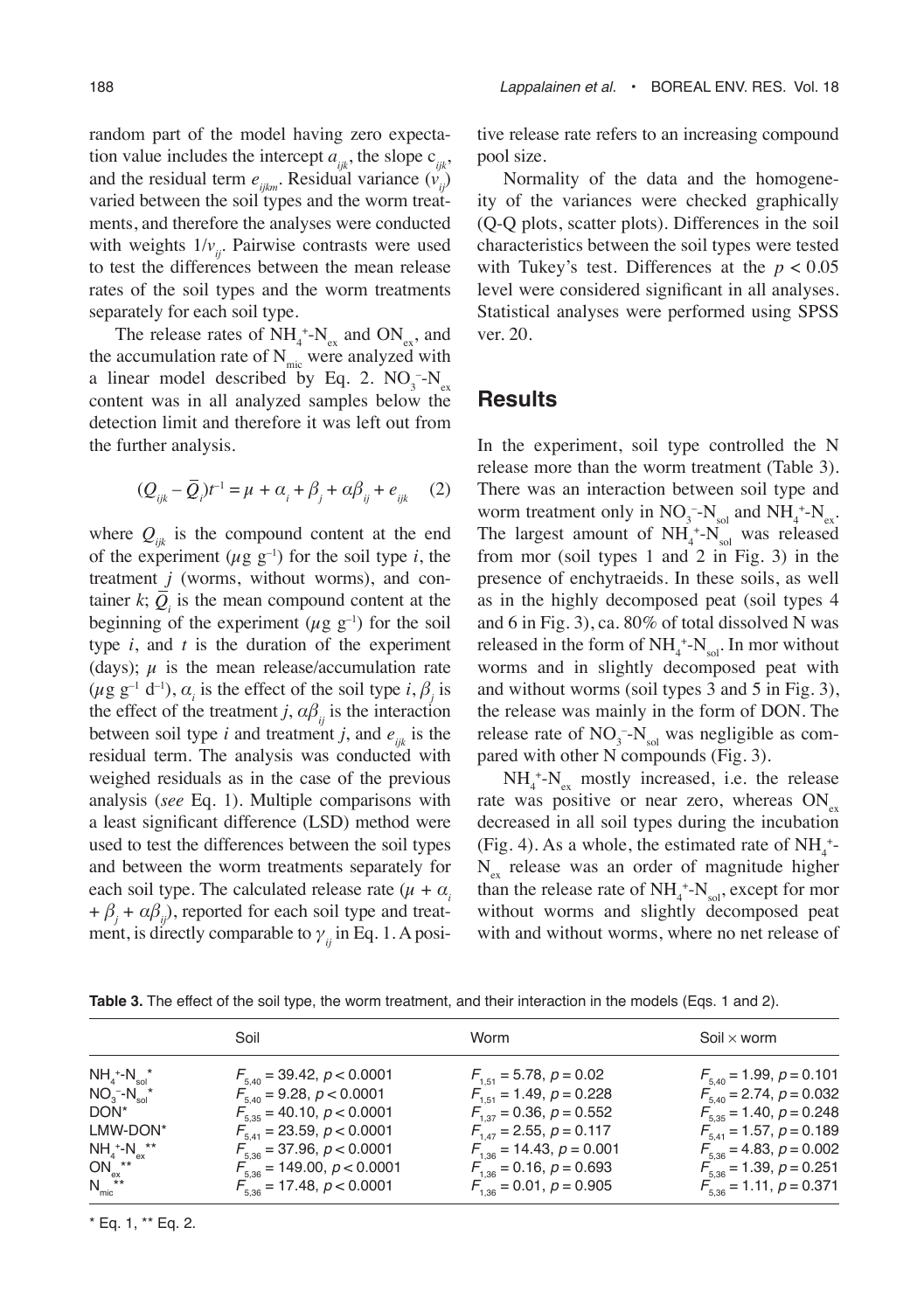

**Fig. 3.** Calculated release rates of soil solution N compounds, with 95% confidence intervals  $(n = 4)$ . When the confidence interval bar intersects the x-axis, the release rate does not differ from zero. The letters a-e above the columns denote statistical differences (or their lack) between the soil types, and asterisks (\*) indicate significant effect of worms on the release rate (a priori contrasts). Soil types: (1) mor, medium fertility, (2) mor, low fertility, (3) Carex–Sphagnum peat, slightly decomposed, (4) Carex–Sphagnum peat, highly decomposed, (5) Sphagnum peat, slightly decomposed, (6) Sphagnum peat, highly decomposed.



**Fig. 4.** Calculated release rates of extractable N compounds and the accumulation rate of microbial biomass N, ( $\pm$  95% confidence intervals,  $n = 4$ ). When the confidence interval bar intersects the x-axis, the release rate does not differ from zero. Over the columns, the letters a–e denote statistical differences (or their lack) between the soil types and asterisk (\*) is shown for significant effect of worms on the release rate (post-hoc LSD). Treatments: control (without worms) and with worms. Soil types: (1) mor, medium fertility, (2) mor, low fertility, (3) Carex–Sphagnum peat, slightly decomposed, (4) Carex-Sphagnum peat, highly decomposed, (5) Sphagnum peat, slightly decomposed, (6) Sphagnum peat, highly decomposed.

 $NH_4^{\,+}N_{sol}$  was detected. The two highly decomposed peats (soil types 4 and 6 in Figs. 3 and 4) showed statistically similar release rates for all N compounds, while the N release rates between the two mor types and between the two slightly decomposed peats differed (Figs. 3 and 4).

At the beginning of the experiment, ca. 90% of  $TN_{ex}$  was in the form of  $ON_{ex}$  in all soil types (Table 2).  $ON_{ex}$  pool was the largest in slightly decomposed peat and the smallest in highly decomposed peat. The initial DON pool was larger in peat than in mor, but only in highly decomposed peats the DON content was higher than the  $NH_4^{\,+}N_{sol}$  content (Table 2). In other soil types,  $NH_4^+$ - $N_{sol}$  was the dominant fraction of the dissolved N. The proportion of dissolved N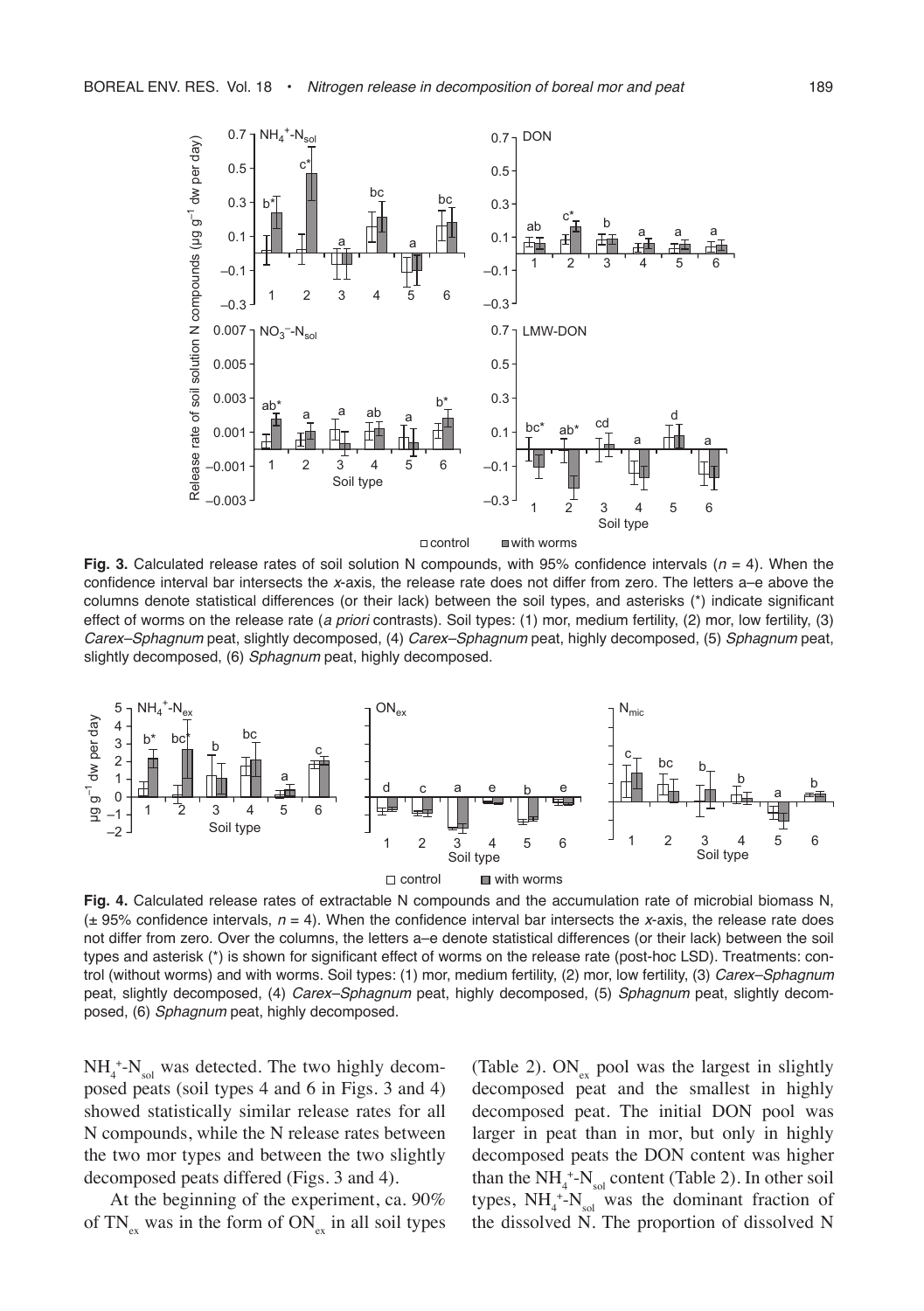in extractable N pool was higher in peat (10%– 22%) than in mor (3%–6%) (Table 2).

The comparison of the worm treatments separately for each soil type showed that enchytraeids enhanced the release of  $NH_4^{\,+}N_{\rm sol}$ and  $NH_4^+$ - $N_{ex}$  in mor, as in the absence of worms there was practically no net mineralization of N (Figs. 3 and 4). The enhanced mineralization of N is also reflected in the LMW-DON pool which decreased in the presence of worms in mor. The worms increased the DON release only in lowfertility mor (soil type 2 in Fig. 3). In general, released DON was predominantly in the form of HMW-DON as the LMW-DON pool decreased or remained unchanged during the experiment, with the exception of slightly decomposed *Sphagnum* peat (soil type 5 in Fig. 3), where the LMW-DON pool increased. No effect of the worms on  $N<sub>mic</sub>$  was found. Microbes comprised initially ca. 2%–4% of the total N content in mor and slightly decomposed peat and 0.3% in highly decomposed peat.  $N_{\text{mic}}$  increased or remained unchanged in all studied soil types except in slightly decomposed *Sphagnum* peat, where N<sub>mic</sub> decreased. During the incubation, the number of enchytraeids in mor increased from about 8000 indiv.  $m^{-2}$  to over 70 000 indiv.  $m^{-2}$  (Table 2). Reproduction of enchytraeids, as estimated by the number of individuals, was lower in peat than in mor. Defaunation before the incubation was successful since no enchytraeids were found in the control containers.

# **Discussion**

# **Impact of soil type and enchytraeids on N release**

We quantified the potential net release rates of organic and mineral N fractions in the decomposition of boreal organic matter. The measured N release rates can be converted into decomposition model parameters as shown by Laurén *et al*. (2012). An advantage of the laboratory experiment was that it enabled us to control the environmental conditions and simplify the system by exclusion of some processes and focusing on the remaining ones. The missing vegetation and microbe–vegetation interactions, as well as the missing seasonal variability in environmental conditions mean that the results are not directly comparable to field measurements. However, simplification of the system is necessary from the modelling point of view. Laurén *et al*. (2005) modelled water and nitrogen processes and their response to clear-cutting in a forested catchment and produced a detailed simulation of N balance components in control and clear-cut areas. Their results showed how released N in nutrientlimited conditions was mostly bound in soil and vegetation with minor leaching losses occurring through export with water flow. The largest and clearly dominant components of N balance were decomposition, plant uptake (by trees and ground vegetation) and immobilization. The results of Laurén *et al*. (2005) demonstrated that the validation of the modelled N balance against merely N export data without measurements of the largest N fluxes contains large uncertainties. Improvements in model development and validation call for data that support separate assessment and quantification of the main N fluxes.

Soil type was the major factor controlling the N release in the experiment. The differences between the soil types were largest in N mineralization, while the differences in DON release were relatively small. As expected, the release rates of DON and  $ON_{ex}$  were smallest in highly decomposed peats. It is well established that litter quality controls the decomposition rate of organic matter (Prescott 2010), and that the decomposition of *Sphagnum* peat is slow due to the chemical composition of litter and excessively high water content in peat (Johnson and Damman 1993). The degree of decomposition may explain the opposite  $NH_4^+$ - $N_{sol}$  changes between slightly and highly decomposed peats. The slightly decomposed peat had clearly larger  $ON_{\alpha x}$  pool than the highly decomposed peat.  $ON_{ex}$  pool consists of complex molecules with high sorption capacity (Stevenson and Cole 1999), and therefore  $NH_4^{\,+}$ - $N_{sol}$  in slightly decomposed peat can be effectively immobilized by sorption. The positive rate of  $NH_4^+$ - $N_{ex}$  release in slightly decomposed peat indicates that N mineralization took also place in slightly decomposed peat, but that the released NH<sub>4</sub><sup>+</sup>-N was adsorbed on organic matter.

We found the highest rate of N release and microbial N accumulation in the two mor types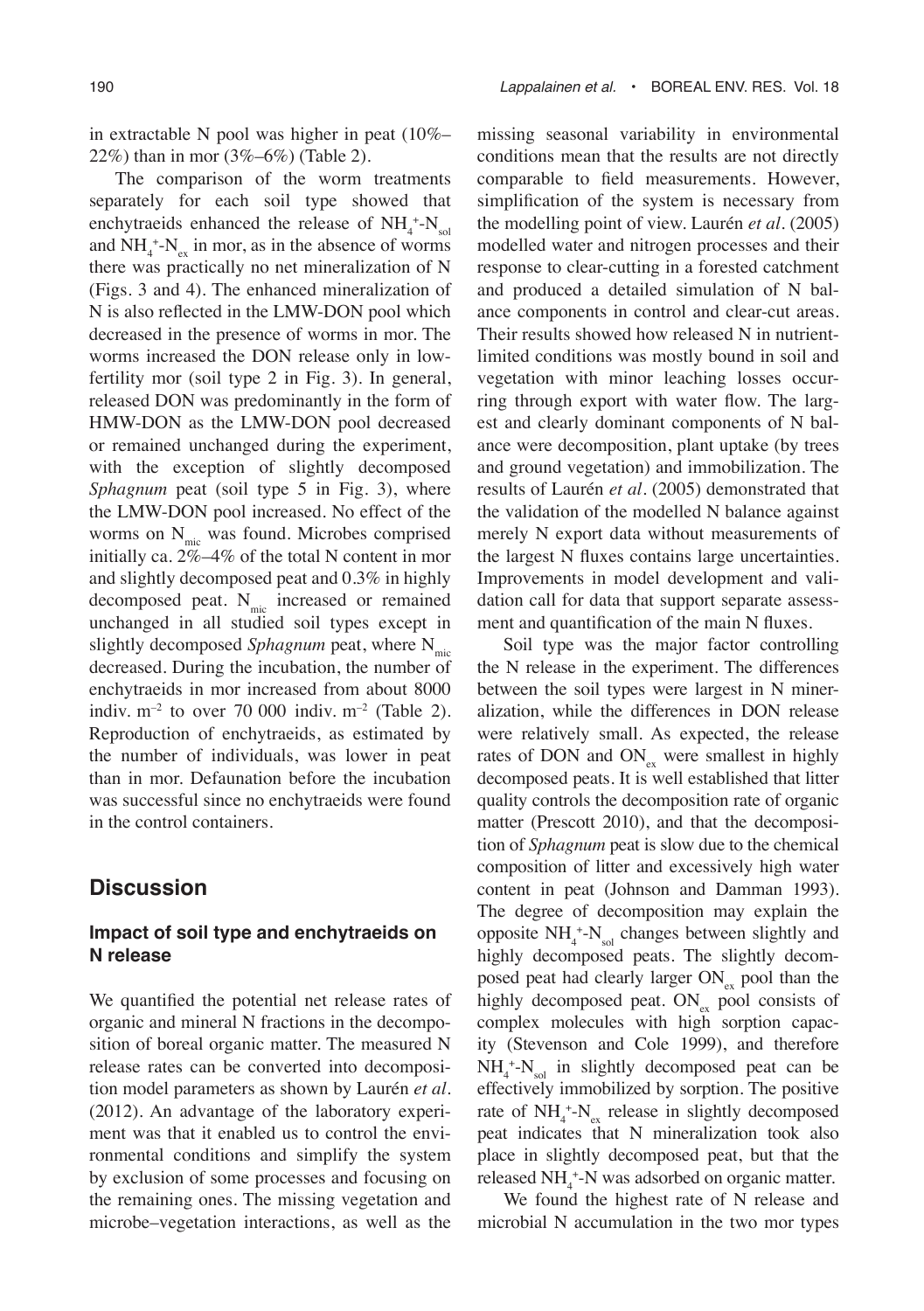incubated with worms. The microbes did not compete with vegetation for N resources, which probably enabled the accumulation of  $N_{\text{mic}}$  in mor. The rate of  $NH_4^+$ - $N_{sol}$  release from mor with worms was close to that reportade by Park *et al.* (2002), who incubated sieved temperate deciduous forest floor material at +15 °C. The release of DON in the current study was about 10% or less as compared with the results of Park *et al.* (2002). In the absence of worms, the high mineralization rate of N in highly decomposed peat may be due to the high initial DON content and low accumulation of N into microbial biomass. The initial  $N<sub>mic</sub>$  in all soil types was within the range of 0.5%–6% found in the organic layer of Finnish coniferous forest soils and drained peatlands (Smolander *et al.* 1994, Potila and Sarjala 2004).

The results show that in the decomposition of slightly decomposed peat, DON is the dominant fraction of the released dissolved N. Furthermore, the initial pool of DON and the proportion of dissolved N in the total extractable N pool were larger in peat than in mor. The large DON pool is probably connected to high water content. The results, together with a high storage of organic matter in peatlands, suggests that more N is susceptible for leaching from peatlands than from upland soils, which supports the findings of Kortelainen *et al.* (2006) and Sarkkola *et al.* (2012) who reported the leaching of N to be greater in peatland than in upland dominated catchments.

We found a positive effect of enchytraeids on the mineralization of N in mor, but the  $ON_{ex}$  pool was not affected by the presence of enchytraeids. This indicates that enchytraeids enhanced mineralization from sources other than  $ON_{\alpha}$  pool, e.g. by excreting N-rich compounds (Didden 1993) and processing dead organic matter into a more available form for microbes (Cole *et al.* 2000). The worms did not affect microbialbiomass N. Hedlund and Augustsson (1995) found that depending on the intensity of grazing, enchytraeids either increase or decrease the microbial biomass. The increase is enabled by both stimulated activity of decomposer microbes and by enhanced dispersal of fungal propagules by the worms. Previous studies have shown that enchytraeids (*C. sphagnetorum*) can increase mineralization of N and C, as well as the release

of dissolved organic matter (Cole 2000, 2002, van Vliet *et al.* 2004, Laurén *et al.* 2012), but the effect of enchytraeids on the N dynamics is dependent on environmental conditions and resource quality (Haimi and Siira-Pietikäinen 2003).

We expected worms to be influential not only in mor but also in slightly decomposed peat as the latter substrate should include resources for decomposer microbes as well. In peat, the population of worms at the end of the experiment was clearly smaller than in mor, which may explain the minor effect of worms on the N release in peat. It is possible that the amount of the introduced worms was not sufficient, or as the enchytraeids originated from mor, the change in habitat may have slowed down their reproduction. However, the increased enchytraeid numbers as compared with the introduced numbers in peat show that the worms were able to reproduce also in peat. The density of worms corresponds to the densities found in nature. In the mor and peat soils, the worm density — most of them living close to the soil surface — varies from a few thousands up to more than 100 000 indiv.  $m^{-2}$  (> 1 g dw m<sup>-2</sup>) (Didden 1993, Räty and Huhta 2004).

#### **N balance during the incubation**

In our study, the quantitative changes in the extractable N pools were substantially greater than the N-pool changes in soil solution, indicating large changes in the adsorbed N pool. The increase in  $NH_4^+$ - $N_{ex}$  was large as compared with the increase in  $NH_4^+$ - $N_{sol}$ , suggesting that most of the released  $NH_4$ <sup>+</sup>-N was adsorbed to soil particles or on colonies of microorganisms attached to the particle surfaces. In contrast, the  $ON<sub>ex</sub>$  pool decreased despite the increasing DON pool. Laurén *et al.* (2012) found similar trends of the decreasing extractable organic N pool and the increasing  $NH_4^+$ -N pool when incubating mor samples. The decrease in  $ON_{\alpha x}$  is most likely explained by mineralization; the main part of the decreasing  $ON_{ex}$  appears to be transformed into  $NH_4^{\,+}N_{ex}$ . Gaseous N fluxes through denitrification have a negligible role in the soil N mass balance in acid, nitrate-poor boreal forest soils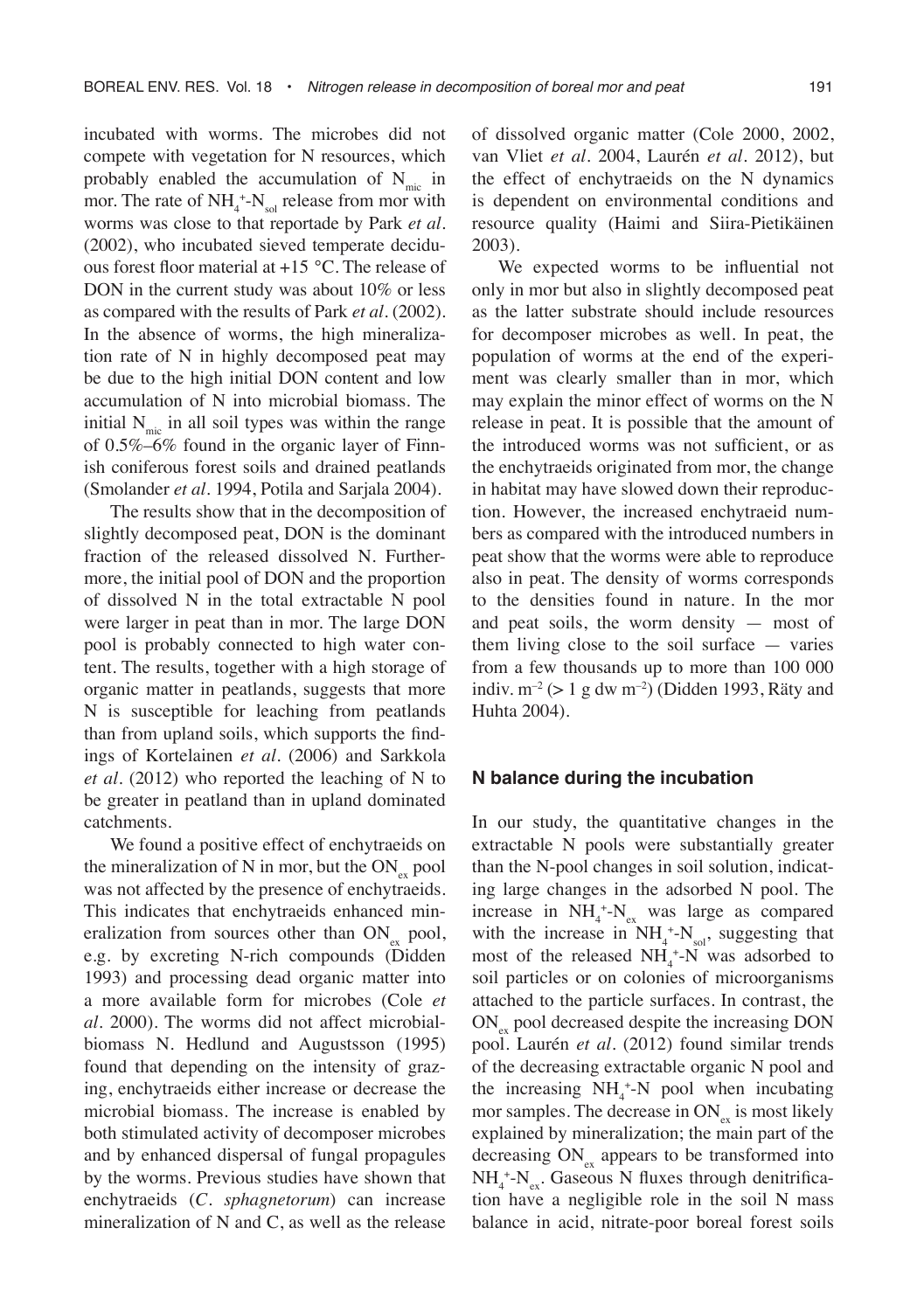(Regina *et al.* 1996, Paavolainen and Smolander 1998). Therefore, the soil N mass balance was mostly controlled by the decomposition, immobilization, and solute transport processes.

It is likely that defaunation of the soils prior to the start of the experiment brought about enhanced proportions of  $NH_4^+$ - $N_{sol}$  in the soils. It is well established that substantial amounts of  $NH_4^{\,+}$ - $N_{sol}$  are released from dead microbes and other biomass after freezing and thawing of the soil (Huhta *et al.* 1989). Another factor affecting the  $NH_4^+$ - $N_{sol}$  contents at the beginning of the incubation can be the soil sampling which was conducted in early summer. Piirainen *et al.* (1998) found that  $NH_4^{\,+}$ -N flux from the O horizon in Kangasvaara sites was highest in the spring during snow melt, and that the flux of organic N increased during the summer. At the end of the incubation, DON was the dominant form of dissolved N in mor without worms and in slightly decomposed *Sphagnum* peat, but in other samples  $NH_4^+$ - $N_{sol}$  dominated and the proportion of  $NH_4^+$ - $N_{ex}$  in the total  $N_{ex}$  pool was increased in all soils. The lack of vegetation may have led to accumulation of  $NH_4^+$ -N. Vegetation, through root exudates, is also considered the dominant source of LMW compounds (Fischer *et al.* 2007) and therefore, together with the rapid turnover of the LMW-DON pool (e.g. Kalbitz *et al.* 2003a, Kiikkilä *et al.* 2006), the low amounts of LMW-DON were expected. It is also highly likely that root exudates stimulate growth and activity of soil microbes and that enchytraeids, being partially microbial feeders, may benefit from the increased food resources, thereby further enhancing decomposition and nutrient mineralization. Microbial utilization of labile LMW fraction in the current experiment probably caused accumulation of the refractory HMW fraction. Kalbitz *et al.* (2003b) and Hagedorn and Machwitz (2007) showed that the refractory compounds of dissolved organic matter accumulate during biodegradation.

The partitioning of organic N release between the labile and refractory fractions deserves further attention as a subject of research. It is likely affected by vegetation and by soil temperature and water content, and therefore the abiotic controls of the decomposition in the presence of vegetation are subjects of a further study. The current study showed that the changes in the adsorbed N pool were larger than the changes in the soil-solution N pool, and thus the changes in both pools should be monitored in the future studies to cover the full N dynamics in soil, and acquire information for solute transport modeling e.g., to detect whether an equilibrium or kinetic sorption process description is needed in the solute transport model and whether biodegradation occurs at similar or dissimilar rates for dissolved and adsorbed N forms.

In conclusion, our results suggest that greater N leaching in peatlands than in upland soils is partly due to the larger proportion of N in the dissolved form in peat than in mor. The partitioning of dissolved N release between  $NH_4^{\,+}N_\mathrm{sol}$  and DON was affected by the soil type. The relative DON release was higher from peat than from mor, and higher from slightly decomposed peat than from highly decomposed peat. We found that enchytraeids enhanced mineralization of N. If the population density changes in the future, e.g. due to climate change, it will affect the N dynamics in the soil. Because different types of mor and peat typically exist in boreal forested catchments, N release rates for the two types of mor and the four types of peat will provide a more realistic description of decomposition outputs. This will benefit solute transport modelling, and enable upscaling of the results from a soilsample scale into hillslope and catchment scales.

*Acknowledgements*: The authors would like to thank the laboratory staff of the Finnish Forest Research Institute and the University of Eastern Finland. We also wish to acknowledge the Finnish Forest and Park Service for making the site available for studying. We are grateful to the project 3506 financed by Finnish Forest Research Institute for the facilities and other support. Funding was provided by the Academy of Finland (projects 121991 and 214545).

# **References**

- Abrahamsen G. 1972. Ecological study of Enchytraeidae (Oligochaeta) in Norwegian coniferous forest soils. *Pedobiologia* 12: 26–82.
- Ahtiainen M. & Huttunen P. 1999. Long-term effects of forestry managements on water quality and loading in brooks. *Boreal Env. Res.* 4: 101–114.
- Bardgett R.D. & Chan K.F. 1999. Experimental evidence that soil fauna enhance nutrient mineralization and plant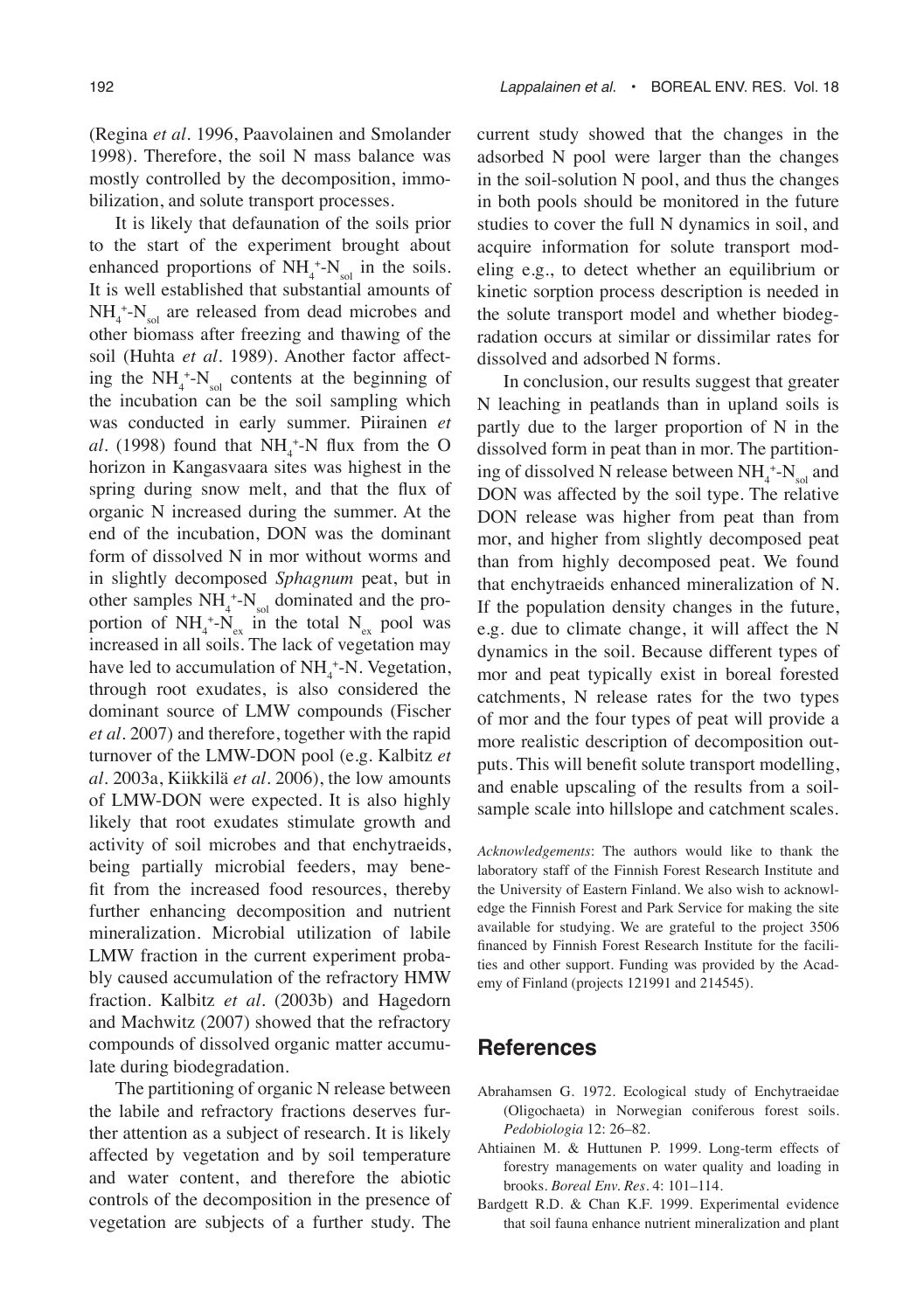nutrient uptake in montane grassland ecosystems. *Soil Biol. Biochem.* 31: 1007–1014.

- Briones M.J.I., Ostle N.J. & Garnett M.H. 2007. Invertebrates increase the sensitivity of non-labile soil carbon to climate change. *Soil Biol. Biochem.* 39: 816–818.
- Brookes P.C., Landman A., Pruden G. & Jenkinson D.S. 1985. Chloroform fumigation and the release of soil nitrogen: A rapid direct extraction method to measure microbial biomass nitrogen in soil. *Soil Biol. Biochem.* 17: 837–842.
- Cajander A. K. 1949. Forest types and their significance. *Acta For. Fenn.* 56: 1–72.
- Chertov O.G., Komarov A.S., Nadporozhskaya M., Bykhovets S.S. & Zudin S.L. 2001. ROMUL — a model of forest soil organic matter dynamics as a substantial tool for forest ecosystem modelling. *Ecol. Model.* 138: 289–308.
- Cole L., Bradgett R.D. & Ineson P. 2000. Enchytraeid worms (Oligochaeta) enhance mineralization of carbon in organic upland soil. *Eur. J. Soil Sci.* 51: 185–192.
- Cole L., Bardgett R.D., Ineson P. & Hobbs P.J. 2002. Enchytraeid worm (Oligochaeta) influences on microbial community structure, nutrient dynamics and plant growth in blanket peat subjected to warming. *Soil Biol. Biochem.* 34: 83–92.
- Didden W.A.M. 1993. Ecology of terrestrial Enchytraeidae. *Pedobiologia* 37: 2–29.
- Drebs A., Nordlund A., Karlsson P., Helminen J. & Rissanen P. 2002. *Climatological statistics of Finland 1971–2000*. Finnish Meteorological Institute, Helsinki.
- Finér L., Ahtiainen M., Mannerkoski H., Möttönen V., Piirainen S., Seuna P. & Starr M. 1997. Effects of harvesting and scarification on water and nutrient fluxes. A description of catchment and methods, and results from the pretreatment calibration period. *Finnish Forest Research Institute, Research Papers* 648: 1–38.
- Fischer H., Meyer A., Fischer K. & Kuzyakov Y. 2007. Carbohydrate and amino acid composition of dissolved organic matter leached from soil. *Soil Biol. Biochem*. 39: 2926–2935.
- Fox O., Vetter S., Ekschmitt K. & Wolters V. 2006. Soil fauna modifies the recalcitrance-persistence relationship of soil carbon pools. *Soil Biol. Biochem.* 38: 1353–1363.
- Goldstein H. 1995. *Multilevel statistical models*. Kendall's Library of Statistics 3, 2nd ed. Edward Arnold, London.
- Hagedorn F. & Machwitz M. 2007. Controls on dissolved organic matter leaching from forest litter grown under elevated atmospheric CO<sub>2</sub>. Soil Biol. Biochem. 39: 1759–1769.
- Haimi J. & Siira-Pietikäinen A. 2003. Activity and role of enchytraeid worm *Cognettia sphagnetorum* (Vejf.) (Oligochaeta: Enchytraeidae) in organic and mineral forest soil. *Pedobiologia* 47: 303–310.
- Hedlund K. & Augustsson A. 1995. Effects of enchytraeids grazing on fungal growth and respiration. *Soil Biol. Biochem.* 27: 905–909.
- Huhta V., Wright D.H. & Coleman D.C. 1989. Characteristics of defaunated soil. I. A comparison of three techniques applied to two different forest soils. *Pedobiologia* 33: 415–424.
- Johnson L.C. & Damman A.W.H. 1993. Decay and its regulation in Sphagnum peatlands. *Adv. Bryol.* 5: 249–296.
- Kalbitz K., Schmerwitz J., Schwesig D. & Matzner E. 2003a. Biodegradation of soil-derived dissolved organic matter as related to its properties. *Geoderma* 113: 273–291.
- Kalbitz K., Schwesig D., Schmerwitz J., Kaiser K., Haumaier L., Glaser B., Ellerbrock R. & Leinweber P. 2003b. Changes in properties of soil-derived dissolved organic matter induced by biodegradation. *Soil Biol. Biochem.* 35: 1129–1142.
- Kiikkilä O., Kitunen V. & Smolander A. 2006. Dissolved soil organic matter from surface horizons under birch and conifers: Degradation in relation to chemical characteristics. *Soil Biol. Biochem.* 38: 737–746.
- Kortelainen P., Mattsson T., Finér L., Ahtiainen M., Saukkonen S. & Sallantaus T. 2006. Controls on the export of C, N, P and Fe from undisturbed boreal catchments, Finland. *Aquat. Sci.* 68: 453–468.
- Laakso J. & Setälä H. 1999. Sensitivity of primary production to changes in the architecture of belowground food webs. *Oikos* 87: 57–64.
- Lepistö A. 1994. Areas contributing to generation of runoff and nitrate leaching as estimated by empirical isotope methods and TOPMODEL. *Aqua Fenn. 24:* 103–120.
- Laurén A., Finér L., Koivusalo H., Kokkonen T., Karvonen T., Kellomäki S., Mannerkoski H. & Ahtiainen M. 2005. Water and nitrogen processes along a typical water flowpath and streamwater exports from a forested catchment and changes after clear-cutting: a modelling study. *Hydrol. Earth Syst. Sci.* 9: 657–674.
- Laurén A., Lappalainen M., Saari P., Kukkonen J.V.K., Koivusalo H., Piirainen S., Setälä H., Sarjala T., Bylund D., Heinonen J., Nieminen M., Palviainen M., Launiainen S. & Finér L. 2012. Nitrogen and carbon dynamics and the role of Enchytraeid worms in decomposition of L, F and H layers of boreal mor. *Water Air Soil Pollut.* 223: 3701–3719.
- Nurminen M. 1967. Ecology of enchytraeids (Oligochaeta) in Finnish coniferous forest soil. *Ann. Zool. Fennici* 4: 147–157.
- O'Connor F.B. 1962. The extraction of Enchytraeidae from soil. In: Murphy P.W. (ed.), *Progress in soil zoology*, Butterworth, London, pp. 279–285.
- Paavolainen L. & Smolander A. 1998. Nitrification and denitrification in soil from a clear-cut Norway spruce (*Picea abies*) stand. *Soil Biol. Biochem.* 30: 775–781.
- Park J.-H., Kalbitz K. & Matzner E. 2002. Resource control on the production of dissolved organic carbon and nitrogen in a deciduous forest floor. *Soil Biol. Biochem.* 34: 813–822.
- Perakis S.S. & Hedin L.O. 2002. Nitrogen loss from unpolluted American forests mainly via dissolved organic compounds. *Nature* 415: 416–419.
- Piirainen S., Finér L. & Starr M. 1998. Canopy and soil retention of nitrogen deposition in a mixed boreal forest in eastern Finland. *Water Air Soil Pollut.* 105: 165–174.
- Potila H. & Sarjala T. 2004. Seasonal fluctuation in microbial biomass and activity along a natural nitrogen gradient in a drained peatland. *Soil Biol. Biochem.* 36: 1047–1055.
- Prescott C.E. 2010. Litter decomposition: what controls it